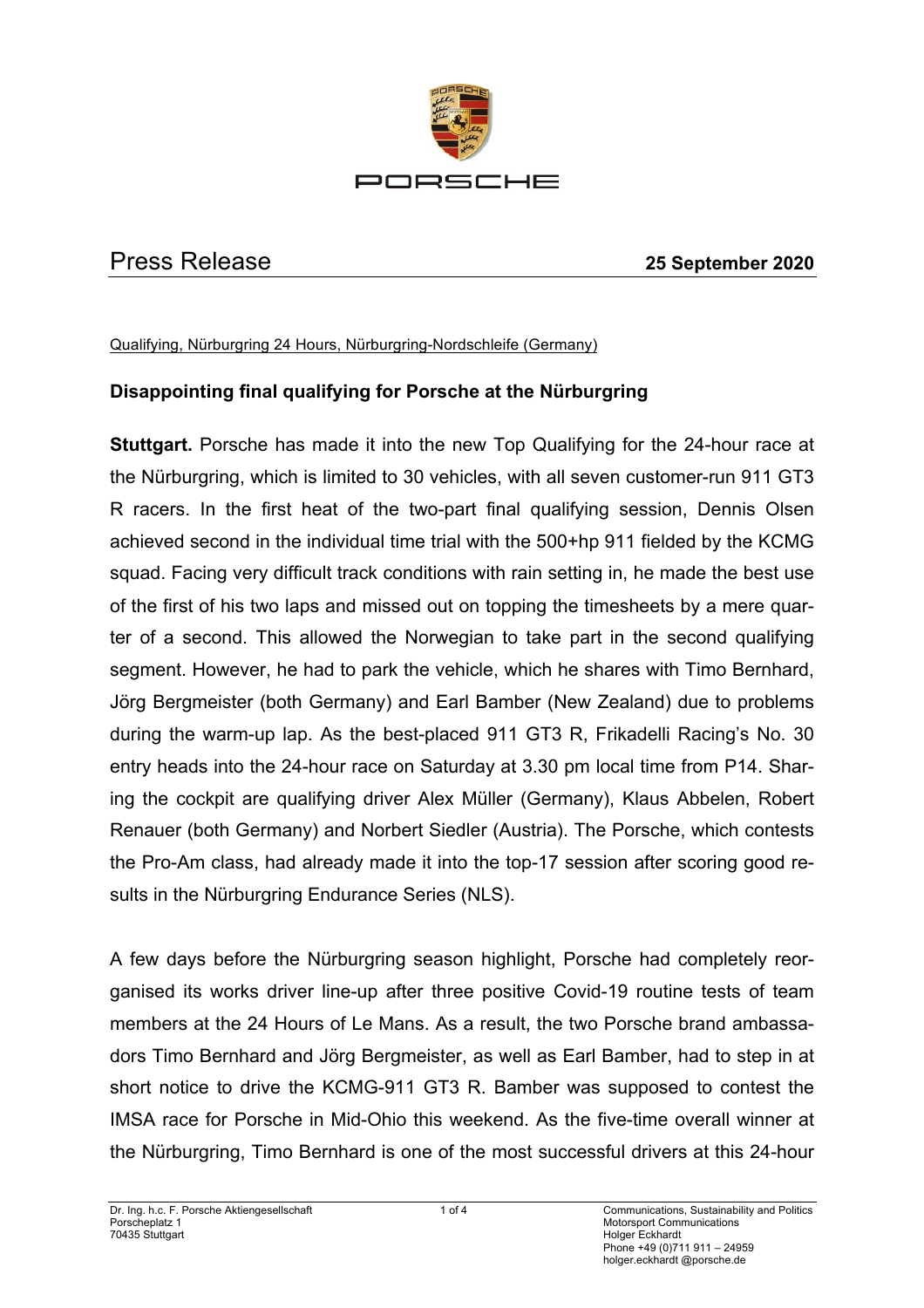race. He also holds the lap record on the Nordschleife after setting a time of 5:19.546 minutes with the Porsche 919 Hybrid Evo. Like Bamber, the 2017 World Endurance Champion has won Le Mans twice. The quartet underlined what they are capable of by setting the fourth fastest lap in today's first practice. Given the changeable conditions in the following two sessions, their time guaranteed them entry into the first Top Qualifying segment.

The Nürburgring 24-hour race is contested over the 25.378-kilometre combination of the original Grand Prix circuit and the Nordschleife. Around 95 vehicles take part this year, with Porsche making up almost a third of the field. A restricted number of spectators are permitted to watch from the grandstands of the Grand Prix circuit.

# **Comments on the Top Qualifying**

**Sebastian Golz (Project Manager Porsche 911 GT3 R):** "The qualifying didn't quite go as we'd anticipated. Dennis Olsen managed to set an extremely strong time in the first run and we were confident that it would also go very well in the final attempt. Unfortunately, a technical hiccup hampered Dennis' charge – we need to take a closer look at this. Despite the wet tyres, Alex Müller clocked a decent time with 14th in the Frikadelli-Porsche."

**Alexander Müller (Porsche 911 GT3 R #30):** "We went out on a drying track with full-wet tyres because we had no experience with the drying-wet rubber, and it would probably have been too cool for them. It worked with the wet tyres, but unfortunately, we messed up the air pressure. The track was drier than expected. We could've achieved a better grid spot. Still, we're feeling confident. We have a long race ahead of us and we're starting relatively far up the Pro-Am grid – that's our goal."

**Dennis Olsen (Porsche 911 GT3 R #18):** "The first Top Qualifying heat went very smoothly despite the difficult conditions. We opted for wet tyres, which worked well. As the second-fastest, I got into the second Top Qualifying. I was certain I would be able to go for the best lap times. We chose regrooved slicks, because we thought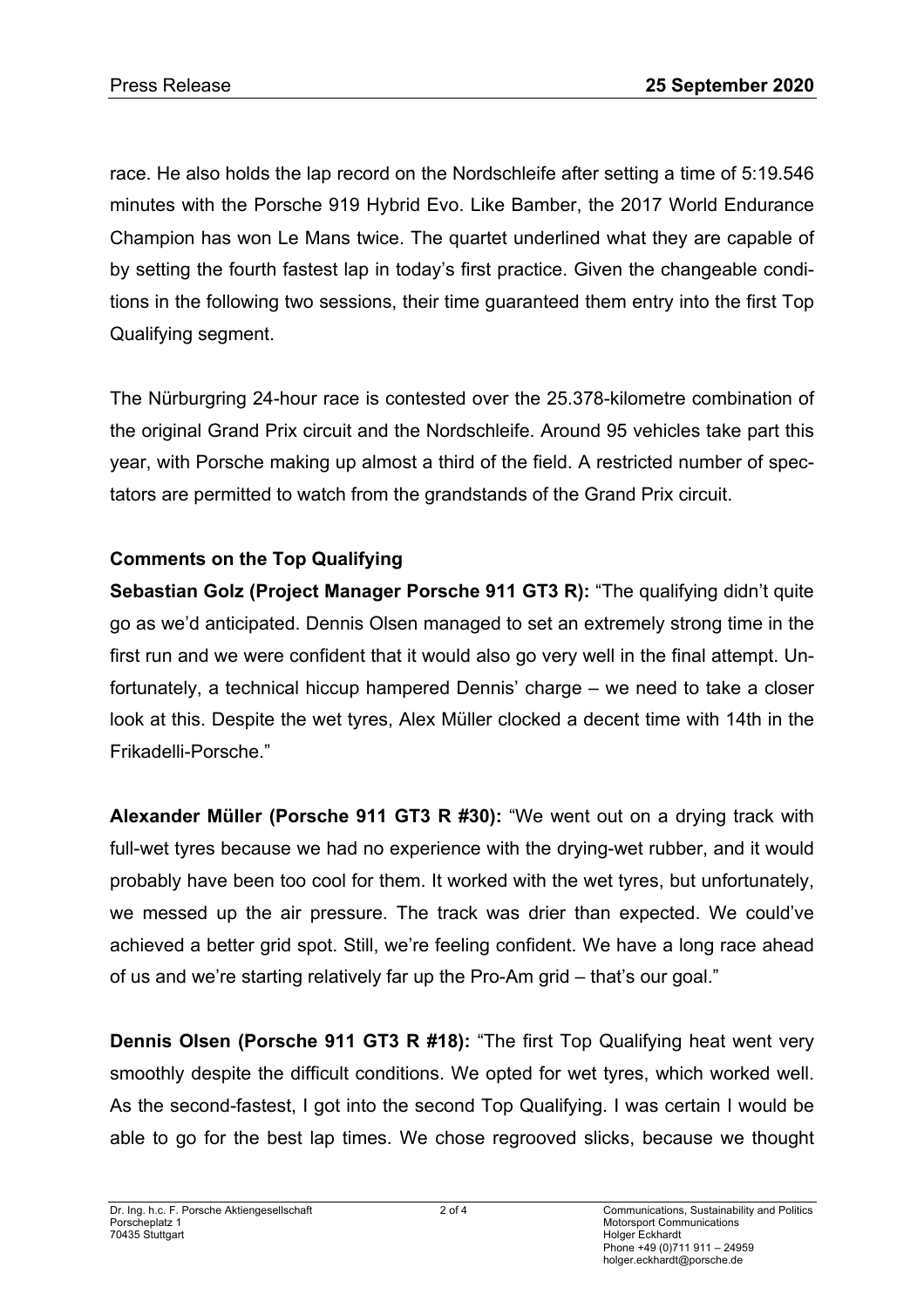this was the best option. Unfortunately, in the middle of the warm-up lap, there was a problem and I had to let the car roll to a stop.

**Josh Burdon (Porsche 911 GT3 R #19):** "It was okay, but to be honest, we'd expected a little more, because we were doing well in the rainy 3rd qualifying. The weather conditions changed quickly and for some reason, I didn't feel as if I could really attack. I now have to think about this and work out what that was about. Still, our Porsche is fundamentally very good. I'm looking forward to the race."

**Marco Holzer (Porsche 911 GT3 R #25):** "I was pleased that I was the 16<sup>th</sup> driver to head into the first Top Qualifying session. I thought the track might eventually dry up. Unfortunately, that didn't happen: Rain fell just as our turn came. That was simply bad luck. The starting position isn't that important in a long race. Our Porsche is running well, and yesterday we worked out a great setup for the long night."

**Mathieu Jaminet (Porsche 911 GT3 R #31):** "Unfortunately, only fifth was possible in the first Top Qualifying session – that's definitely not what we'd anticipated. We actually wanted to make it into the second Top Qualifying segment, but we've experienced a difficult weekend so far and we didn't have much time to work on the vehicle setup. I did my best and I'm actually satisfied with my lap. I have no idea where I lost time. We'll take a look at that and see what we can improve on by tomorrow."

**Klaus Bachler** (**Porsche 911 GT3 R #33):** "That was a crazy Top Qualifying. Rain set just as the first timed lap started. Depending on which cars got caught in the showers, some got through better than others. Even though the conditions weren't the same for everyone, the qualifying was ultimately good. I started from third on wet tyres. That would have suited perfectly to not get caught in the rain, but I was hampered slightly by a problem in the warm-up lap. What counts in the end: Our car is good and we've secured a decent starting position for the 24-hour race."